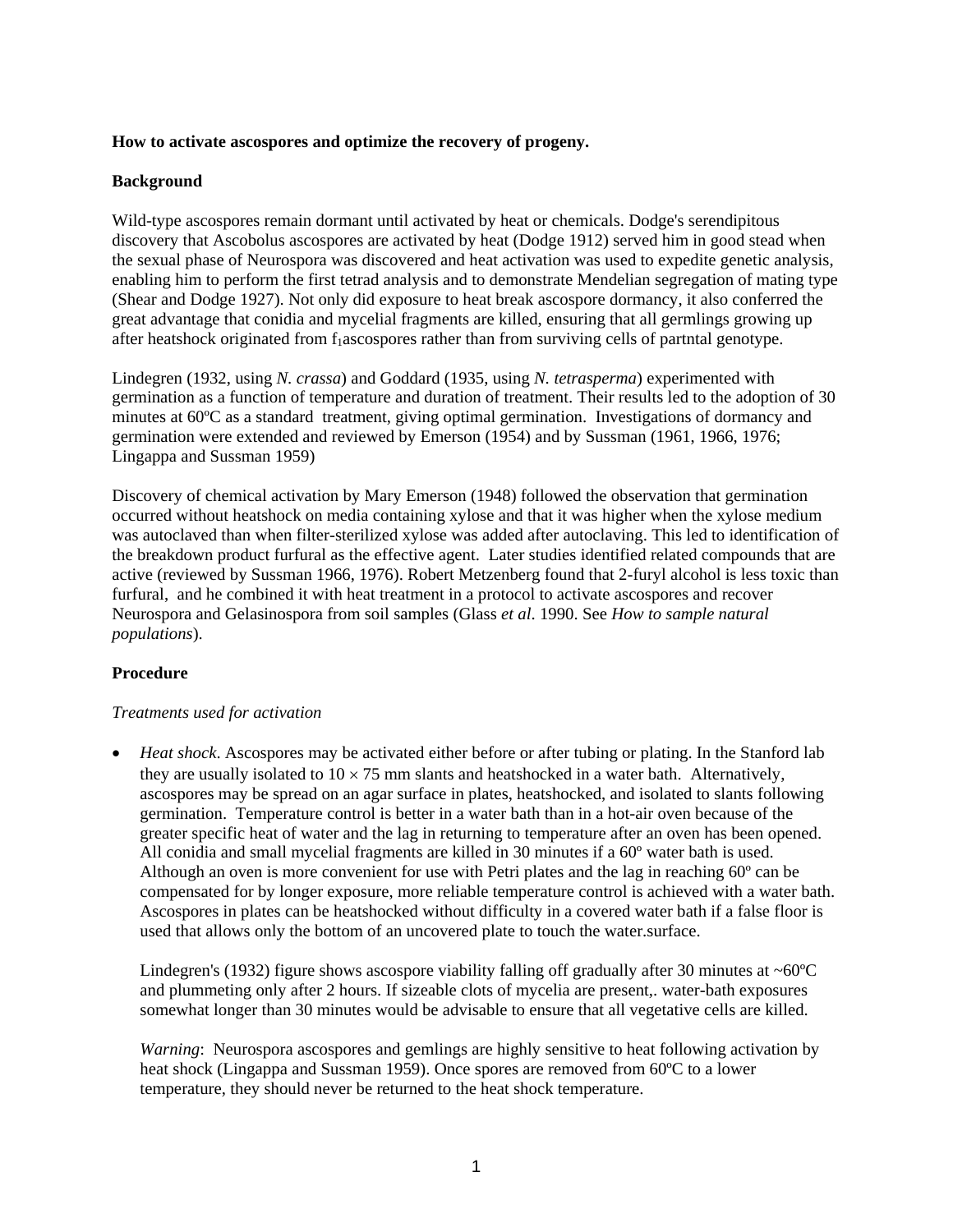• *Chemical activation*.

Unlike heatshock, chemical activation by furfural or related compounds does not kill conidia or other vegetative cells. One of the great advantages of using heat is thus forfeited. The problem of killing vegetative cells is usually solved by exposing ungerminated ascospores to a 1.% solution of sodium hypochlorite (Reagent grade) or a 20% dilution of commercial bleach such as Chlorox (sold as a 5% or 6% solution of sodium hypochlorite). Only then are the ascospores exposed to the activating chemical (Emerson 1948). Before being isolated, ascospores are spread over a 4% agar surface that has been soaked with the sodium hypochlorite.

*Warning*: If the hypochlorite concentrationa is too high, the ascospores are bleached and killed..

See Sussman and Emerson papers for details.

• *Combined heat and chemical* treatment.

The following is from Glass *et al.* (1990):

"Reconstruction experiments suggested that germination was improved by a combination of heat shock and a furane derivative as compared with either one alone, and that 2-furyl alcohol, unlike furfural, was not toxic to the cultures at concentrations moderately above the effective concentration. D-xylose at 1% gave substantially better germination than did sucrose, possibly because it gives rise to traces of furfural during autoclaving or during the heat shock; fructose was also effective, but slightly less so.... Germination of ascospores was excellent at pH 6.5 but very poor at pH 4.5."

*Other factors affecting germination and recovery* 

• *Dehydration*. The following is based on Perkins and Strickland (1973):

Ascospores from dessicated crosses germinate poorly if heat-shocked directly after harvest or isolation. (Extremely dehydrated spores may collapse and become crescent shaped.) The low germination can be overcome by rehydrating either in water or on the surface of fresh agar medium. When isolating from old cross tubes, we obtain good results by adding sterile water to the tube 12 hours before isolating.. Alternatively, perithecia or ascospores may be removed and suspended in water. Ascospores which had been stored dry for 27 days showed 31% germination before hydration. Germination was restored to 97.5% by rehydration (Strickland 1960).

Rehydration is not necessary when our standard procedure is followed. Crosses are made on 10 ml slants in 19 × 150 mm tubes and ascospores are usually isolated before agar in the slant has shrunk away appreciably from the wall of the tube. Only if isolation is delayed until the agar has shrunk to half its original volume do we take steps to assure that ascospores are hydrated. With crosses in small tubes  $(10 \times 75 \text{ mm or } 12 \times 100 \text{ mm})$ , drying out occurs quickly and rehydration is more likely to be necessary.

• *Genotype*. Ascospore viability and germination rate are also affected by mutation of specific genes, or by deletions.

*Mutant genes resulting in spontaneous germination*. The two best known examples are *fl* (*fluffy*) and *per-1* (*perithecial-1*). A significant fraction of ascospores containing the *fluffy* mutation germinate spontaneously. Once germinated, they are vulnerable to killing by heatshock, with the result that segregation ratios are distorted. Failure to recognize that distorted allele ratios are due to the death of spontaneous germinants could lead to misinterpretaion of results when *fl* is present in a cross. The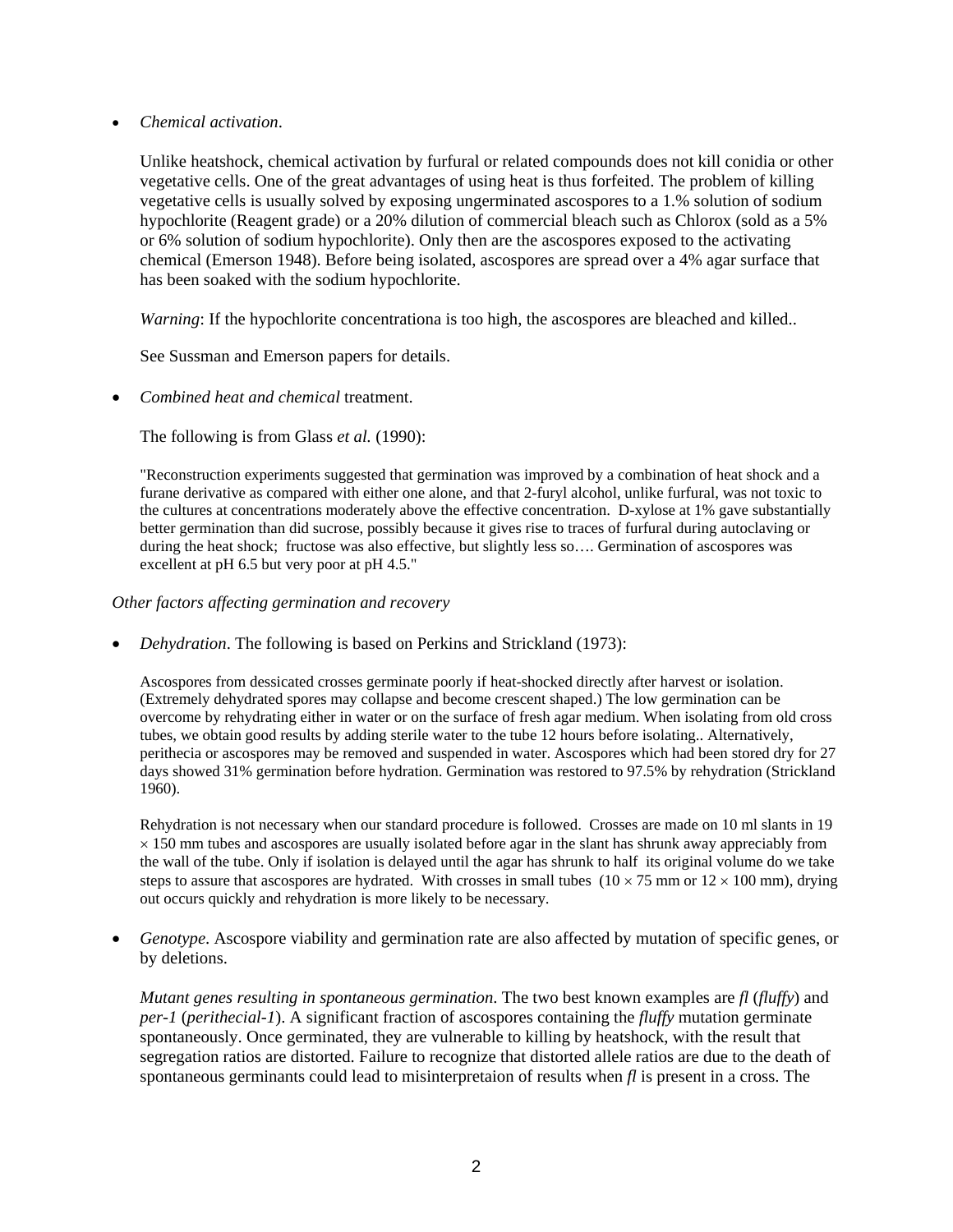distortion can be minimized by using fresh crosses and by heatshocking immediately after ascospores have been placed on nutrient medium.

Ascospores containing Type 1 alleles of *per-1* remain unpigmented but are viable and appear not to be dormant. When placed on normal medium they germinate without heat shock and are killed by exposure to 60ºC. For methods of recovering *per-1* progeny that are uncontaminated by vegetative cells of parental genotype, see *How to obtain uncontaminated progeny from crosses involving per-1.* 

#### *Mutations that impair ascospore maturation or germination.*

*Genes with variable pleiotropic effects*. Many mutants that were originally identified by an abnomral vegetative phenotype also affect ascospore maturation, either when homozygous (e.g., *ad-3A*, *ad-3B*, *arg-1*, *lys-3*) or in an ascospore-autonomous manner when heterozygous (e.g., *cys-3*, *le-1*, *le-2*, *lys-5* [= '*asco*'], *pan-2*). Expression of some of these can be alleviated by adding supplement, others are not remediable. With some genes, defective ascospores ripen slowly and progeny can be obtained after ageing (e.g., ascospores containing the *sk* (*skin*) mutation give good allele ratios only after 3 weeks). At some loci (e.g., *lys-5*), mutant alleles of independent origin differ in their effect on ascospore development, with some alleles failing to blacken and mature while others are normal or nearly so. See Perkins *et al*. (2001) for these and other examples.

*Rearrangement-generated segmental deficiencies.* Ascospores carrying deficiencies of defined extent are generated in crosses that are heterozygous for insertional or terminal chromosome rearrangements. Usually the deficiency ascospores are unpigmented because they die before reaching maturity, and the deficient nuclei cannot be rescued in heterokaryons.. Barry (1992) has reported a short deficiency that does not prevent ascospores from maturing and germinating. The deficient germlings do not progress beyond the germination tube, but they can be rescued by adding a helper strain to form a heterokaryon (Perkins 1984. See *How to use helper strains for maintaining and crossing handicapped recessive mutants***.**)

#### *Recovering progeny of strains carrying recessive mutations that affect ascospore viability*.

Special methods have been devised to recover progeny containing mutations that impair ascospore development and maturation. If the mutant ascospores mature enough to germinate, then recessive mutations can be rescued simply by adding a *het*-compatible *helper* strain, which fuses with the germling to form a heterokaryon. See *How to use helper strains for maintaining and crossing handicapped recessive mutants*. But ascospore development in many ascospore-lethal mutants is arrested at early stages, before germination, and *helper* strains cannot form a heterokaryon with an ungerminated ascospore. Using a different strategy, these early-arresting ascospore-lethal genes can be recovered if they are present in an ascospore that is already heterokaryotic before germination. Heterokaryotic ascospores can be obtained in either of two ways. A strain containing the deleterious recessive mutant can be crossed with a strain containing a dominant gene that results in meiotic nondisjuction (e.g., *Dip: Diploid ascospores*). Alternatively, it can be crossed with an ascusdevelopment mutant that lays down ascospore walls enclosing two or more nonsister meiotic products (e.g., *Ban:Banana* or *Fsp: Four spore*). (See Perkins *et al*. 2001 or Radford's e-compendium [http://www.bioinf.leeds.ac.uk/~gen6ar/newgenelist/genes/gene\\_list.htm](http://www.bioinf.leeds.ac.uk/~gen6ar/newgenelist/genes/gene_list.htm) for a description of these mutants and for references.)

#### **References**

Barry, E. G. 1992. A combination inversion and translocation in *Neurospora crassa* with inviable deficiency progeny that can be rescued in heterokaryons. Genetics 132: 403-412.